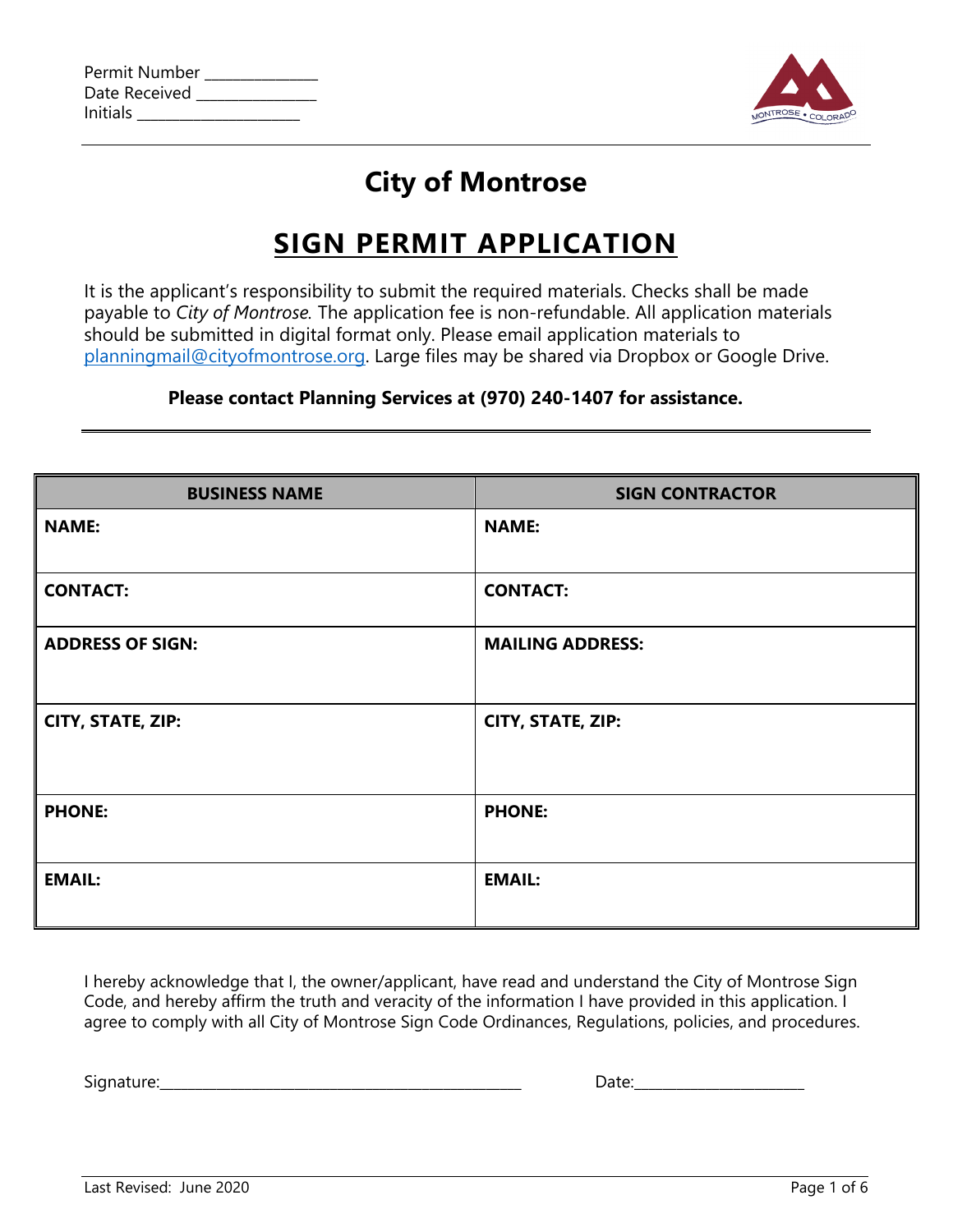#### **REQUIRED APPLICATION MATERIALS**

This list is intended as a guide and may not be a complete list of all requirements.

- $\odot$  Site plan of the approximate location for all proposed signs on the property/building (PDF)
- $\odot$  Renderings of all proposed signs to include dimensions (height and width of both sign face and sign base) (PDF or JPEG)
- $\odot$  Non-refundable sign permit fee, to be determined by the number and type of sign (check, credit card, cash)
- Letter of consent from property owner to post sign on property (if different from business owner)
- $\odot$  Colorado Revised Statute (C.R.S.) Title 9 requires a utility locate before digging to prevent injury to persons and damage to property from accidents from damage to underground facilities by excavation. Please call 811 for a free utility locate prior to any excavating.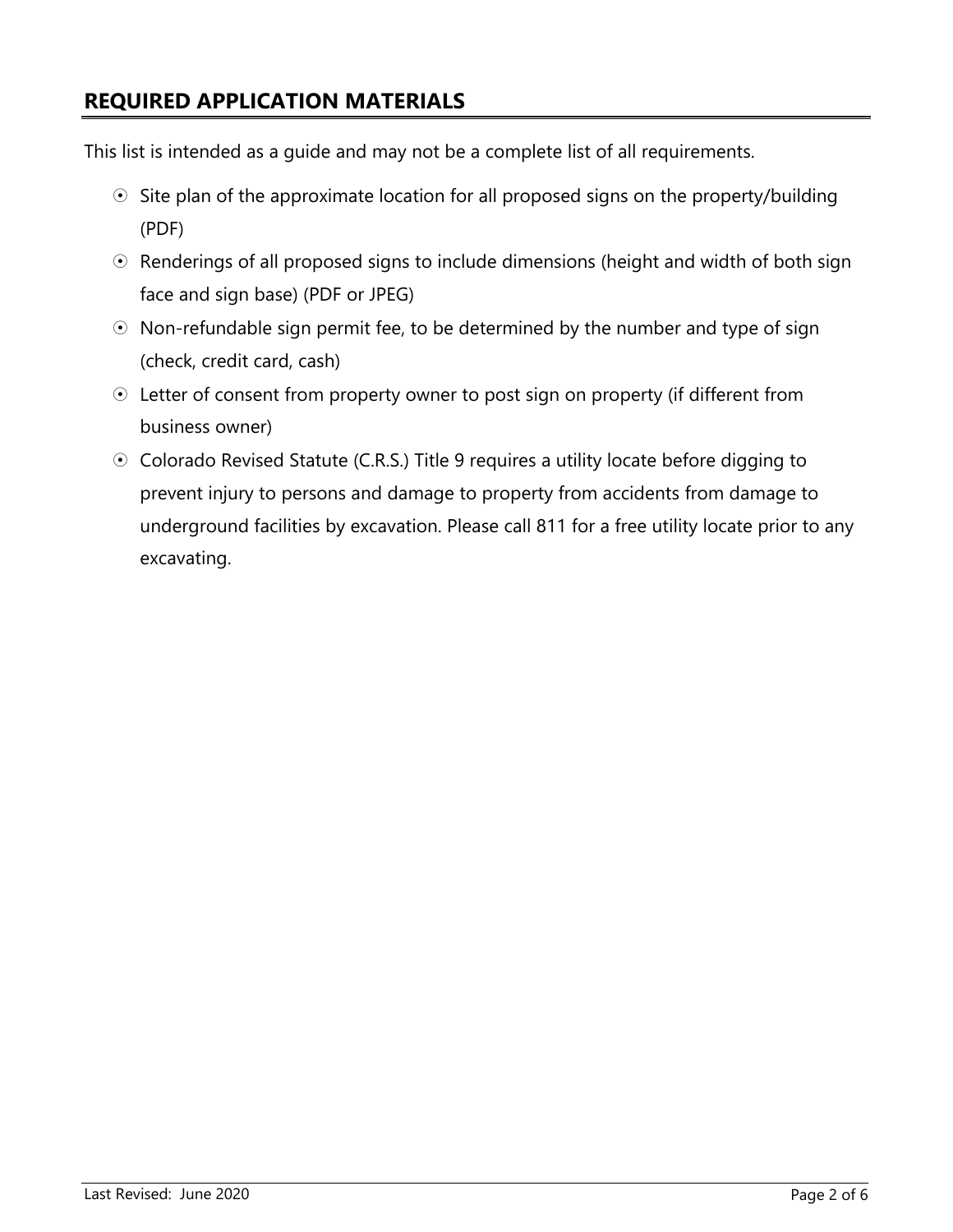#### **EXISTING SIGNS**

| 1. Property zoning:                                         | 3. Is there more than one business on this<br>property?<br>□ YES<br><b>NO</b><br>п |
|-------------------------------------------------------------|------------------------------------------------------------------------------------|
| 2. Are there signs currently on the property?<br>$\Box$ YES | 3a. If yes, what is the linear street frontage of<br>this business?                |
| <b>NO</b><br>П                                              |                                                                                    |
| 2a. If yes, how many?                                       | 3b. If no, what is the linear street frontage of<br>the property?                  |
| Primary signs                                               |                                                                                    |
| Secondary signs                                             |                                                                                    |

#### **PROPOSED SIGNS**

| 1. Number of primary signs:            | Dimensions:        |  |
|----------------------------------------|--------------------|--|
|                                        |                    |  |
| 2. Type of sign (check all that apply) | Square feet:       |  |
| Wall sign                              |                    |  |
| Projecting sign                        |                    |  |
| Freestanding sign<br>ப                 |                    |  |
| 3. Number of secondary signs:          | Dimensions:        |  |
|                                        |                    |  |
| 4. Type of sign (check all that apply) | Square feet:       |  |
| Wall sign                              |                    |  |
| Projecting sign                        |                    |  |
| Freestanding sign<br>$\Box$            |                    |  |
| 5. Total number of proposed signs:     | Total square feet: |  |
|                                        |                    |  |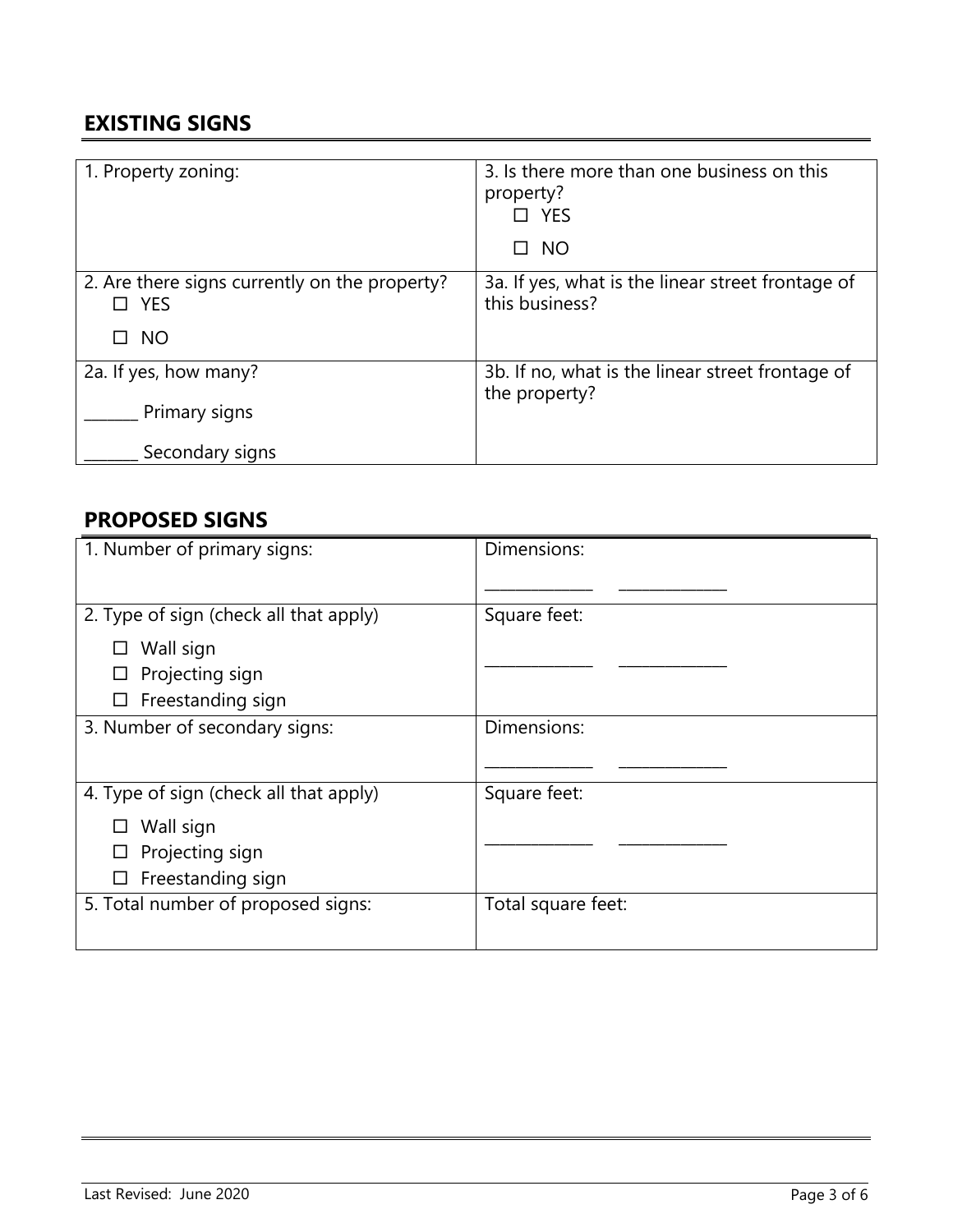#### **FREESTANDING SIGN CALCULATION**

### **See next page examples for reference.**

| A                                    | Total proposed sign height                                                   |  |                                                                                     |  |
|--------------------------------------|------------------------------------------------------------------------------|--|-------------------------------------------------------------------------------------|--|
|                                      | Signs under 12' in height do not require completion of the rest of this form |  |                                                                                     |  |
| B                                    | Proposed sign face area (C*D)                                                |  |                                                                                     |  |
| C                                    | Proposed sign face height                                                    |  |                                                                                     |  |
| D                                    | Proposed sign face width                                                     |  |                                                                                     |  |
| Е                                    | 40% of proposed sign face width $(D*0.4)$                                    |  | The width of the<br>sign base must be<br>at least 40% of<br>the sign face<br>width. |  |
| F                                    | Proposed sign base width                                                     |  |                                                                                     |  |
| F must be greater than or equal to E |                                                                              |  |                                                                                     |  |
| G                                    | Proposed sign base height                                                    |  |                                                                                     |  |
| н                                    | F*G (Proposed sign base area)                                                |  |                                                                                     |  |
|                                      |                                                                              |  |                                                                                     |  |
|                                      | B*0.75 (75% of Sign Face Area)                                               |  | Any amount of<br>the base greater                                                   |  |
| J                                    | $H-I$ (Base area $-75\%$ of face area)                                       |  | than 75% of the<br>sign face must be<br>included in the<br>total sign size          |  |
| K                                    | J+B (Excess base area + sign face area)                                      |  | This is the total<br>sign size                                                      |  |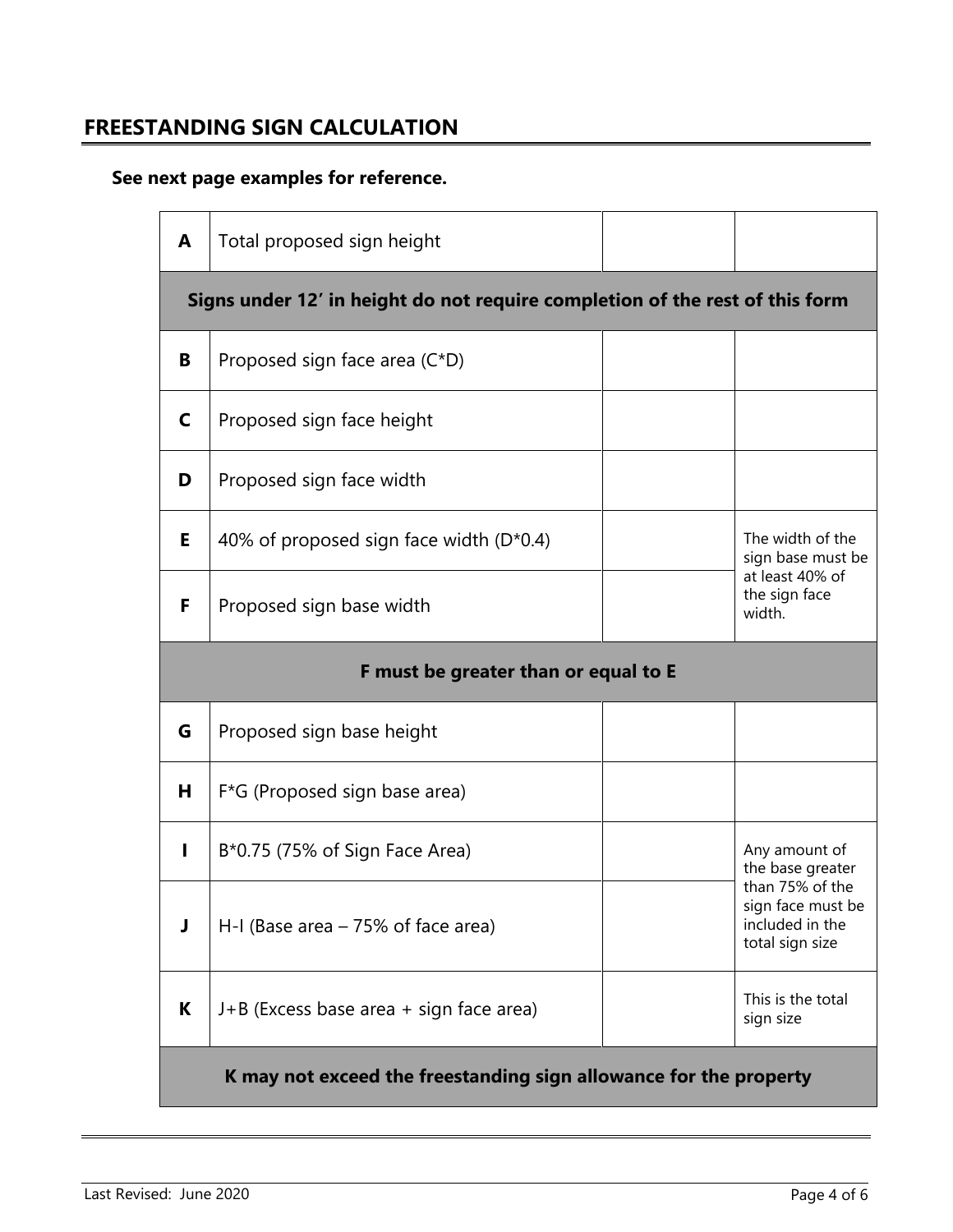#### **EXAMPLES FOR REFERENCE**